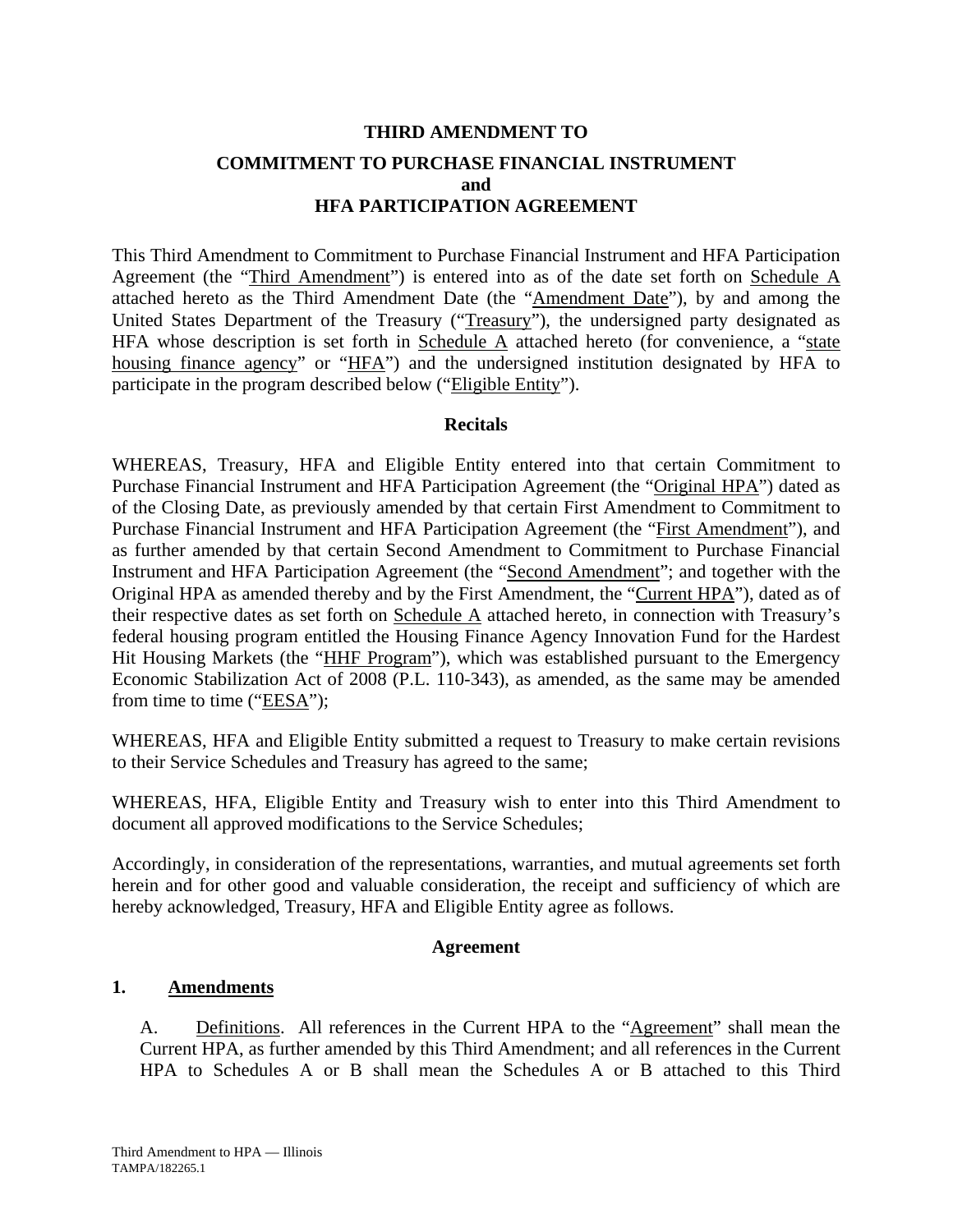Amendment. All references herein to the "HPA" shall mean the Current HPA, as further amended by this Third Amendment.

B. Schedule A. Schedule A attached to the Current HPA is hereby deleted in its entirety and replaced with Schedule A attached to this Third Amendment.

C. Schedule B. Schedule B attached to the Current HPA is hereby deleted in its entirety and replaced with Schedule B attached to this Third Amendment.

## **2. Representations, Warranties and Covenants**

A. HFA and Eligible Entity. HFA and Eligible Entity, each for itself, make the following representations, warranties and covenants to Treasury and the truth and accuracy of such representations and warranties and compliance with and performance of such covenants are continuing obligations of HFA and Eligible Entity, each as to itself. In the event that any of the representations or warranties made herein cease to be true and correct or HFA or Eligible Entity breaches any of its covenants made herein, HFA or Eligible Entity, as the case may be, agrees to notify Treasury immediately and the same shall constitute an Event of Default under the HPA.

(1) HFA and Eligible Entity each hereby certifies, represents and warrants as of the date hereof that each of the representations and warranties of HFA or Eligible Entity, as applicable, contained in the HPA are true, correct, accurate and complete in all material respects as of the date hereof. All covenants of HFA or Eligible Entity, as applicable, contained in the HPA shall remain in full force and effect and neither HFA, nor Eligible Entity is in breach of any such covenant.

(2) Eligible Entity has the full corporate power and authority to enter into, execute, and deliver this Third Amendment and any other closing documentation delivered to Treasury in connection with this Third Amendment, and to perform its obligations hereunder and thereunder.

(3) HFA has the full legal power and authority to enter into, execute, and deliver this Third Amendment and any other closing documentation delivered to Treasury in connection with this Third Amendment, and to perform its obligations hereunder and thereunder.

## **3. Miscellaneous**

A. The recitals set forth at the beginning of this Third Amendment are true and accurate and are incorporated herein by this reference.

B. Capitalized terms used but not defined herein shall have the meanings ascribed to them in the HPA.

C. Any provision of the HPA that is determined to be prohibited or unenforceable in any jurisdiction shall, as to such jurisdiction, be ineffective to the extent of such prohibition or unenforceability without invalidating the remaining provisions of the HPA, and no such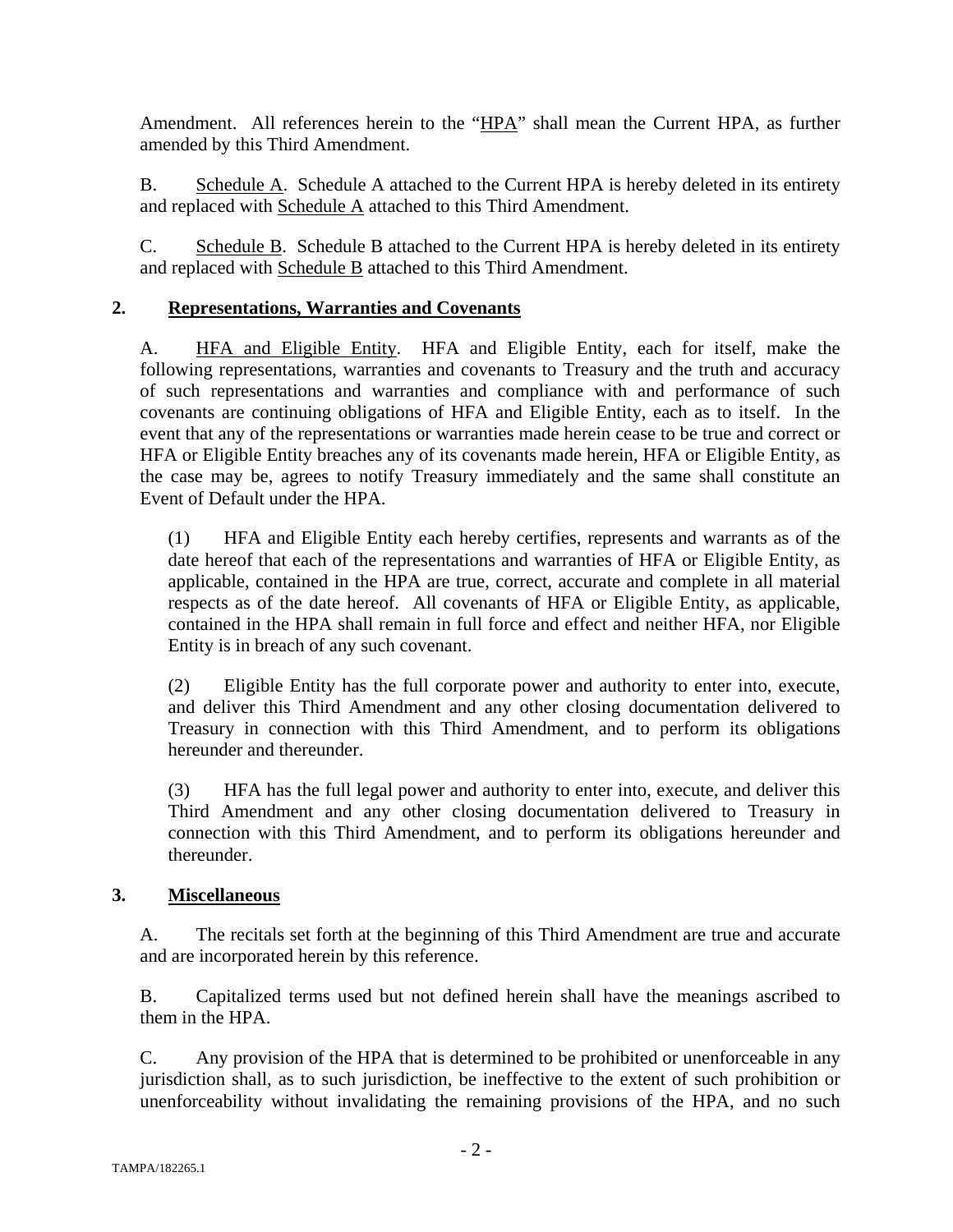prohibition or unenforceability in any jurisdiction shall invalidate such provision in any other jurisdiction.

D. This Third Amendment may be executed in two or more counterparts (and by different parties on separate counterparts), each of which shall be deemed an original, but all of which together shall constitute one and the same instrument. Facsimile or electronic copies of this Third Amendment shall be treated as originals for all purposes.

## [SIGNATURE PAGE FOLLOWS; REMAINDER OF PAGE INTENTIONALLY LEFT BLANK]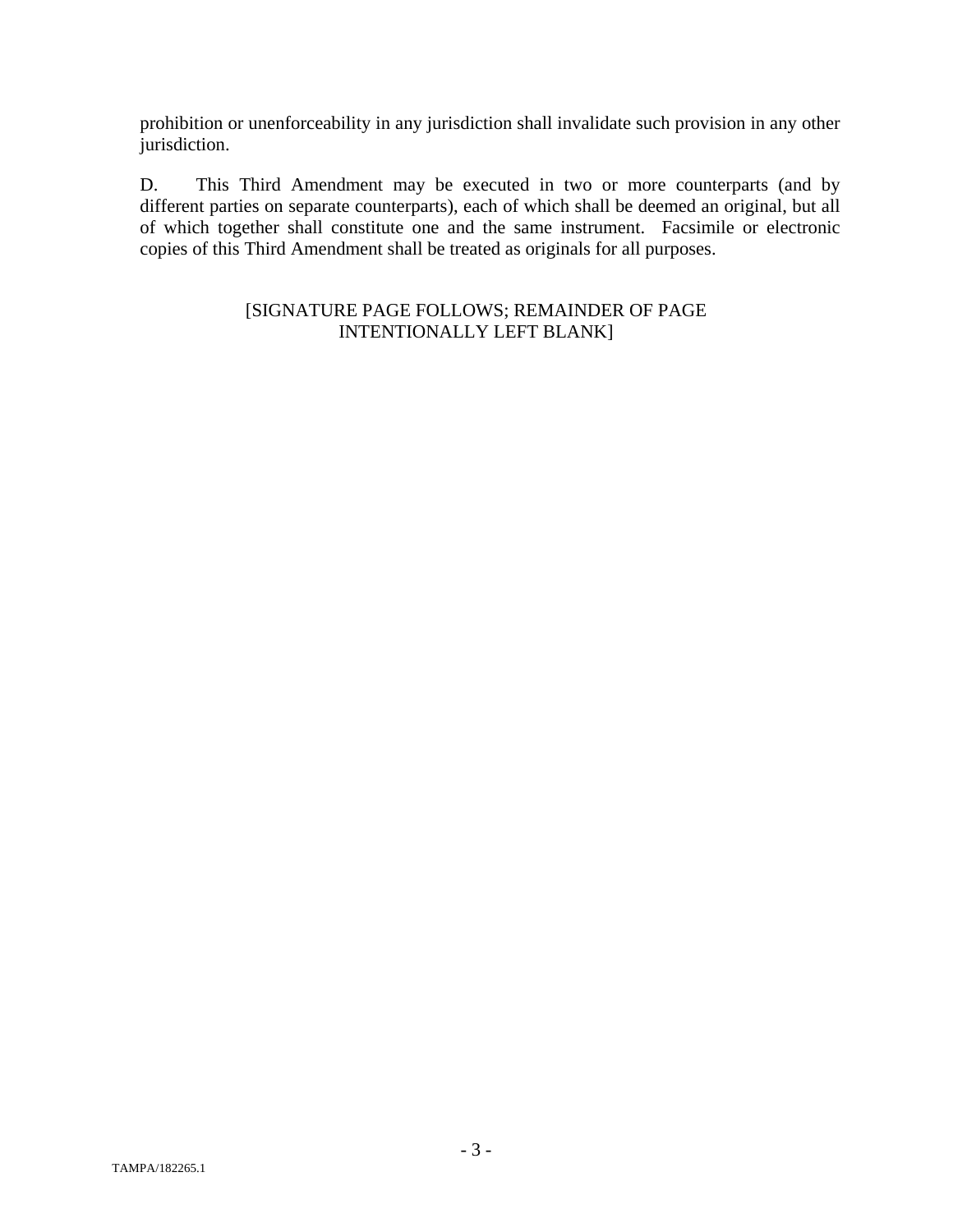**In Witness Whereof**, HFA, Eligible Entity and Treasury by their duly authorized officials hereby execute and deliver this Third Amendment to Commitment to Purchase Financial Instrument and HFA Participation Agreement as of the Amendment Date.

## **HFA**: **TREASURY**:

ILLINOIS HOUSING DEVELOPMENT **AUTHORITY** 

UNITED STATES DEPARTMENT OF THE **TREASURY** 

By: /s/ Mary R. Kenney By: Name: Mary R. Kenney Name: Timothy G. Massad

Title: Executive Director Title: Acting Assistant Secretary for Financial Stability

## **ELIGIBLE ENTITY**:

ILLINOIS HOUSING DEVELOPMENT **AUTHORITY** 

By: /s/ Mary R. Kenney Name: Mary R. Kenney Title: Mary R. Kenney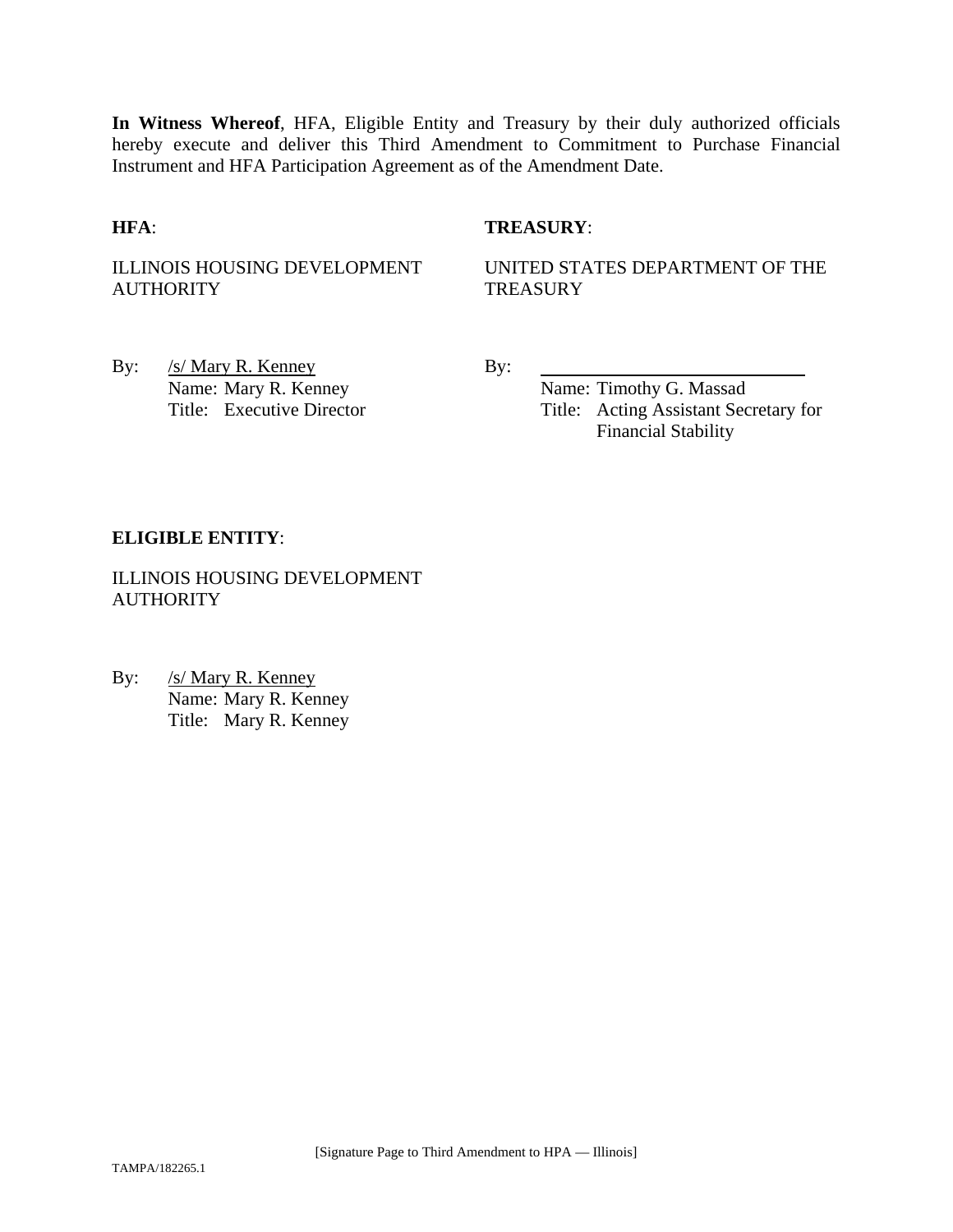In Witness Whereof, HFA, Eligible Entity and Treasury by their duly authorized officials hereby execute and deliver this Third Amendment to Commitment to Purchase Financial Instrument and HFA Participation Agreement as of the Amendment Date.

#### HFA:

By:

## **TREASURY:**

ILLINOIS HOUSING DEVELOPMENT **AUTHORITY** 

UNITED STATES DEPARTMENT OF THE **TREASURY** 

By:

Name: Timothy G. Massad Title: Acting Assistant Secretary for Financial Stability

#### **ELIGIBLE ENTITY:**

Name:

Title:

**ILLINOIS HOUSING DEVELOPMENT AUTHORITY** 

By:

Name: Title: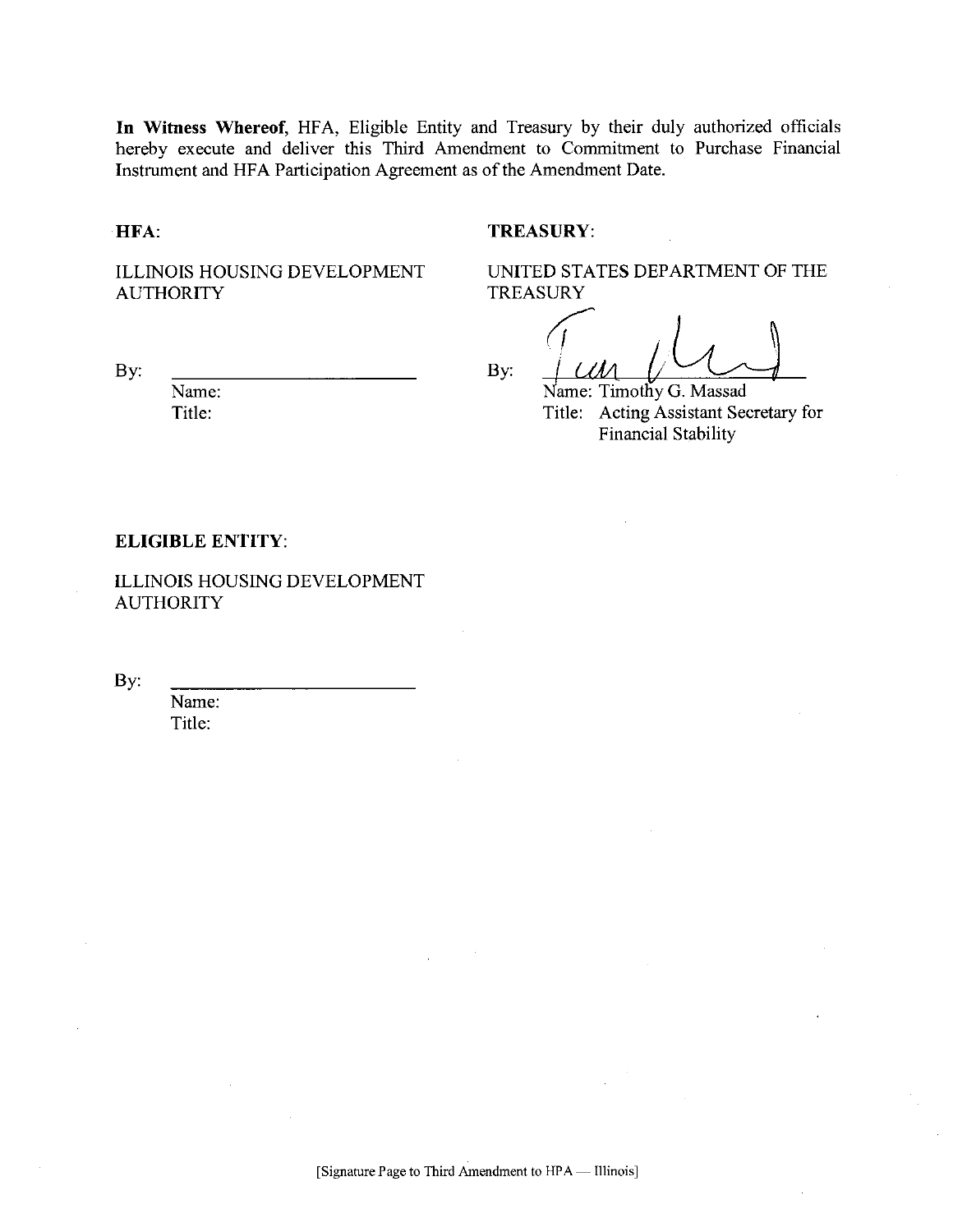# **EXHIBITS AND SCHEDULES**

Schedule A Basic Information

Schedule B Service Schedules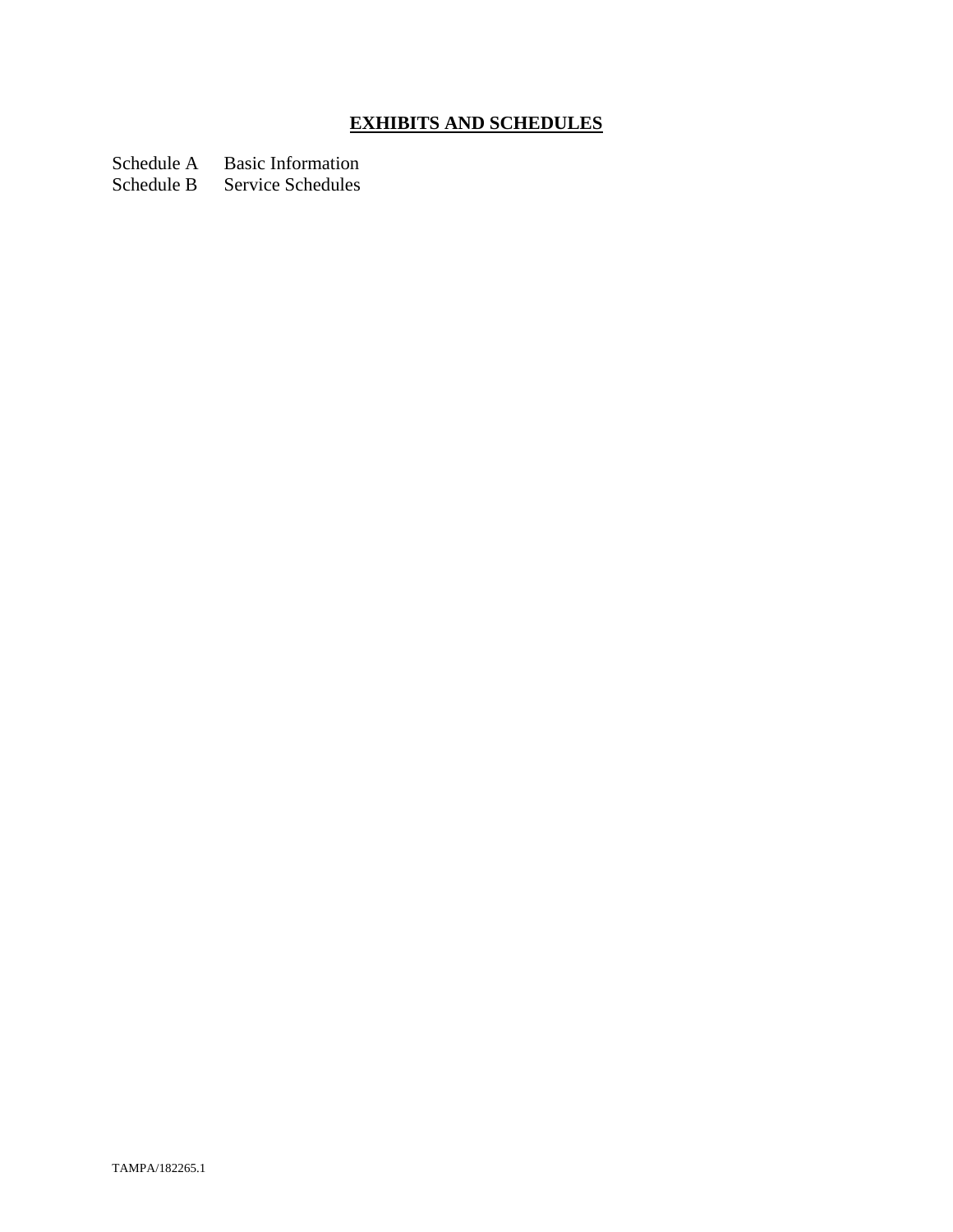## **SCHEDULE A**

### **BASIC INFORMATION**

Eligible Entity Information: Name of the Eligible Entity: Illinois Housing Development Authority<sup>1</sup>

Corporate or other organizational form: a body politic and corporate under the laws of the State of Illinois, pursuant to the Illinois Housing Development Act, 20 ILCS 3805/1 et seq., as amended.

Jurisdiction of organization: Illinois

Notice Information:

HFA Information: Name of HFA: Illinois Housing Development Authority<sup>1</sup> Organizational form: a body politic and corporate under the laws of the State of Illinois, pursuant to the Illinois Housing Development Act, 20 ILCS 3805/1 et seq., as amended. Date of Application: September 1, 2010  $\overline{a}$ 

<sup>1</sup> References in the Agreement to the term "HFA" shall mean the Illinois Housing Development Authority ("IHDA") in its capacity as an HFA as such term is used in the Agreement; references in the Agreement to the term "Eligible Entity" shall mean IHDA, in its capacity as Eligible Entity as such term is used in the Agreement.

Notwithstanding anything to the contrary in the Agreement, (A) for purposes of Section 4(G) thereof, (i) annual audited financial statements shall be due no later than one hundred eighty (180) days after the end of IHDA's fiscal year, and (ii) quarterly financial statements shall be due no later than forty-five (45) days after the end of each quarter commencing with the first full quarter ending after the Effective Date; provided that for any quarter IHDA does not prepare unaudited financial statements for its internal use, or to be sent to a third party, such quarterly unaudited financial statement shall not be required and instead IHDA shall provide to Treasury, no later than fortyfive (45) days after the end of each quarter commencing with the first full quarter ending after the Effective Date, summary expenses by category [e.g., in-take partners, IHDA specific expenses (e.g. salaries)], and last business day of the quarter's Depository Account bank statement, which information will allow Treasury to review and confirm the funds used for the Services and Permitted Expenses; (B) for purposes of Section 7 thereof, the powers and authority of IHDA shall be governed by and construed in accordance with the laws of the State of Illinois.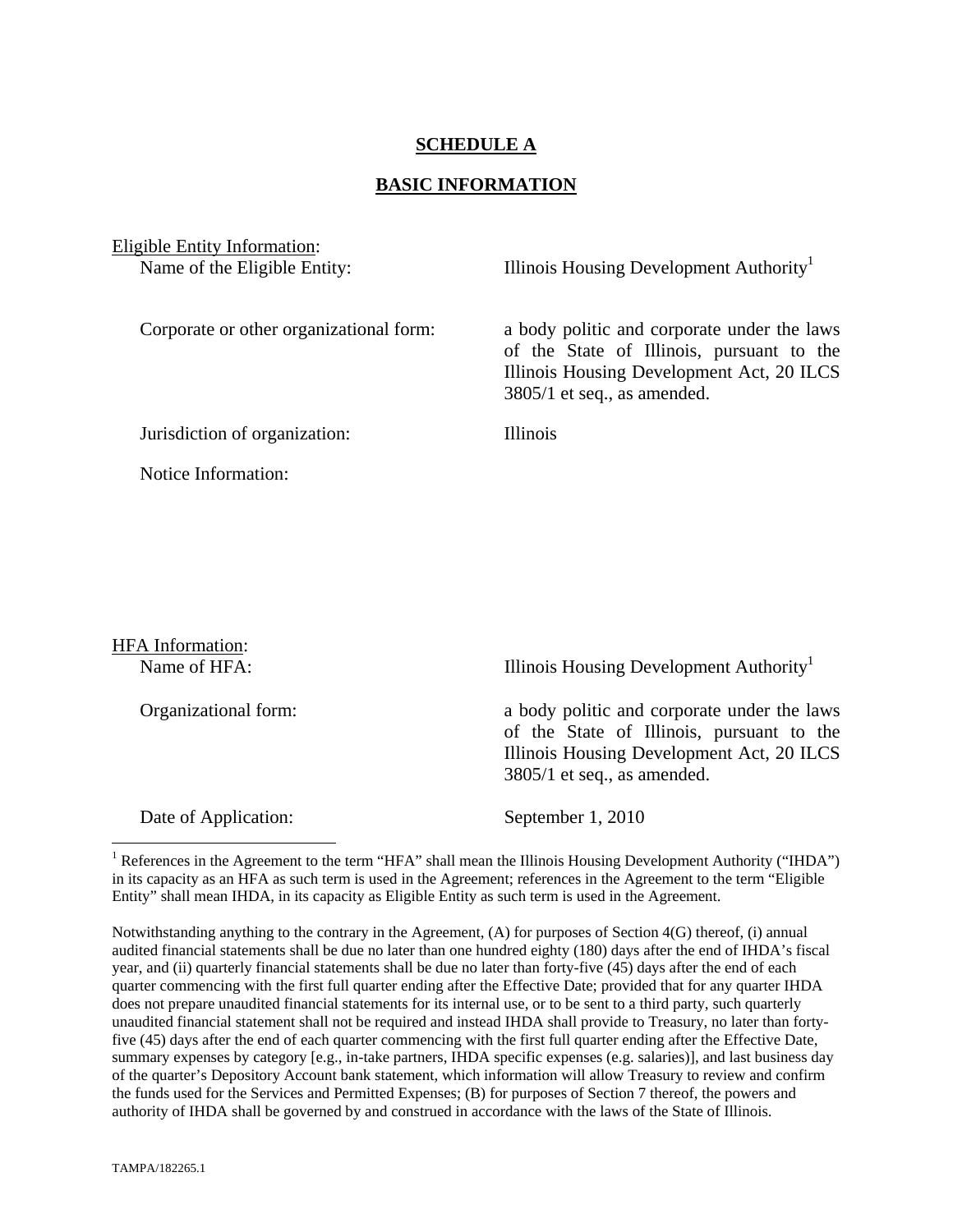| Date of Action Plan:                                                                | September 1, 2010                                                                                                                                      |
|-------------------------------------------------------------------------------------|--------------------------------------------------------------------------------------------------------------------------------------------------------|
| Notice Information:                                                                 | Same as notice information for Eligible<br>Entity                                                                                                      |
| <b>Program Participation Cap:</b>                                                   | \$445,603,557.00                                                                                                                                       |
| Portion of Program Participation Cap<br><b>Representing Original HHF Funds:</b>     | \$166,352,726.00                                                                                                                                       |
| Portion of Program Participation Cap<br><b>Representing Unemployment HHF Funds:</b> | \$166,352,726.00                                                                                                                                       |
| Permitted Expenses:                                                                 | \$64,207,357.00                                                                                                                                        |
| <b>Closing Date:</b>                                                                | September 23, 2010                                                                                                                                     |
| <b>First Amendment Date:</b>                                                        | September 29, 2010                                                                                                                                     |
| <b>Second Amendment Date:</b>                                                       | December 16, 2010                                                                                                                                      |
| Third Amendment Date:                                                               | May 11, 2011                                                                                                                                           |
| <b>Eligible Entity Depository Account Information:</b>                              | See account information set forth in the<br>Depository Account Control Agreement<br>between Treasury and Eligible Entity<br>regarding the HHF Program. |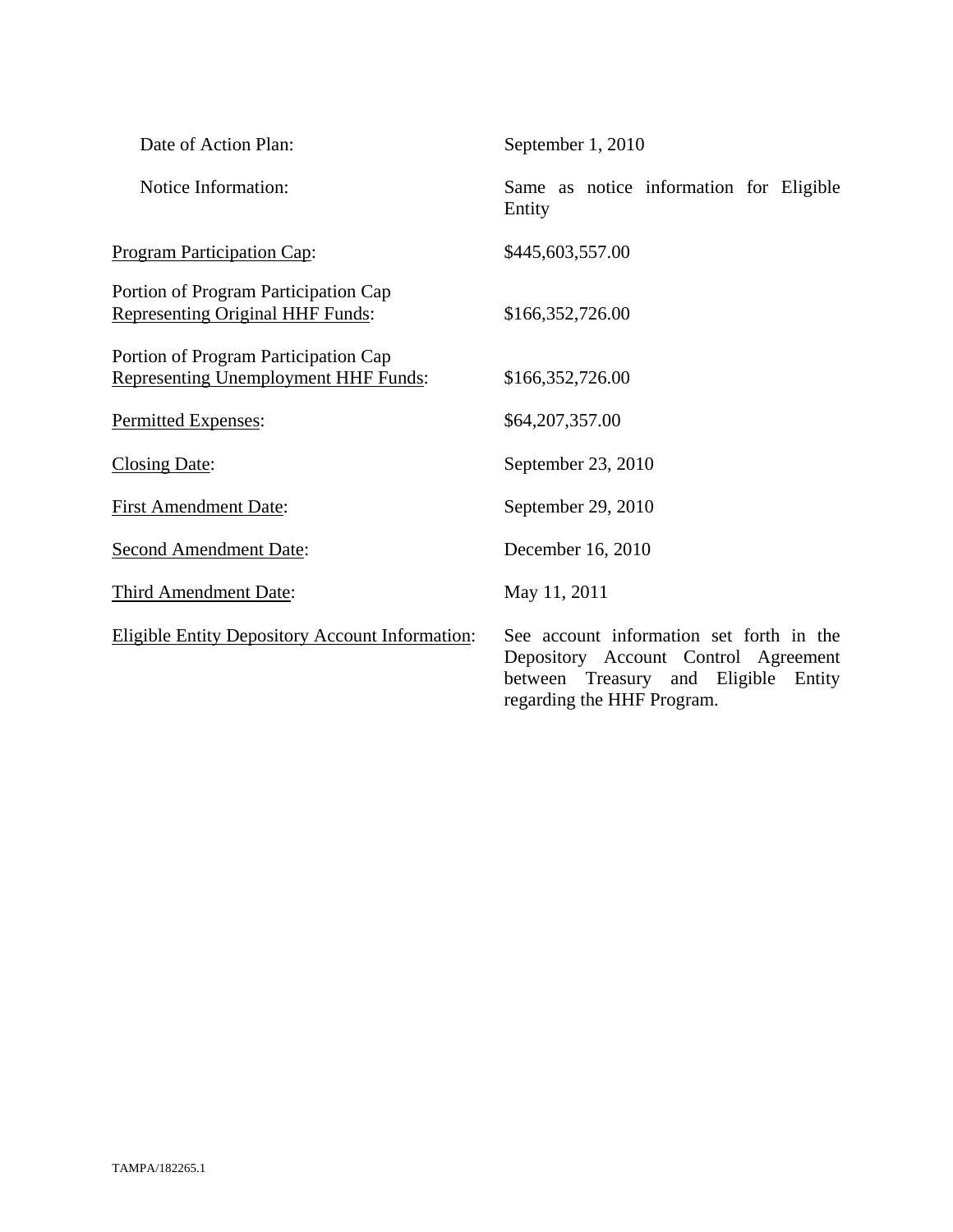## **SCHEDULE B**

## **SERVICE SCHEDULES**

The Service Schedules attached as Schedule B to the Current HPA are hereby deleted in their entirety and replaced with the attached Service Schedules (numbered sequentially as Service Schedule B-1, Service Schedule B-2, et. seq.), which collectively comprise Schedule B to the HPA.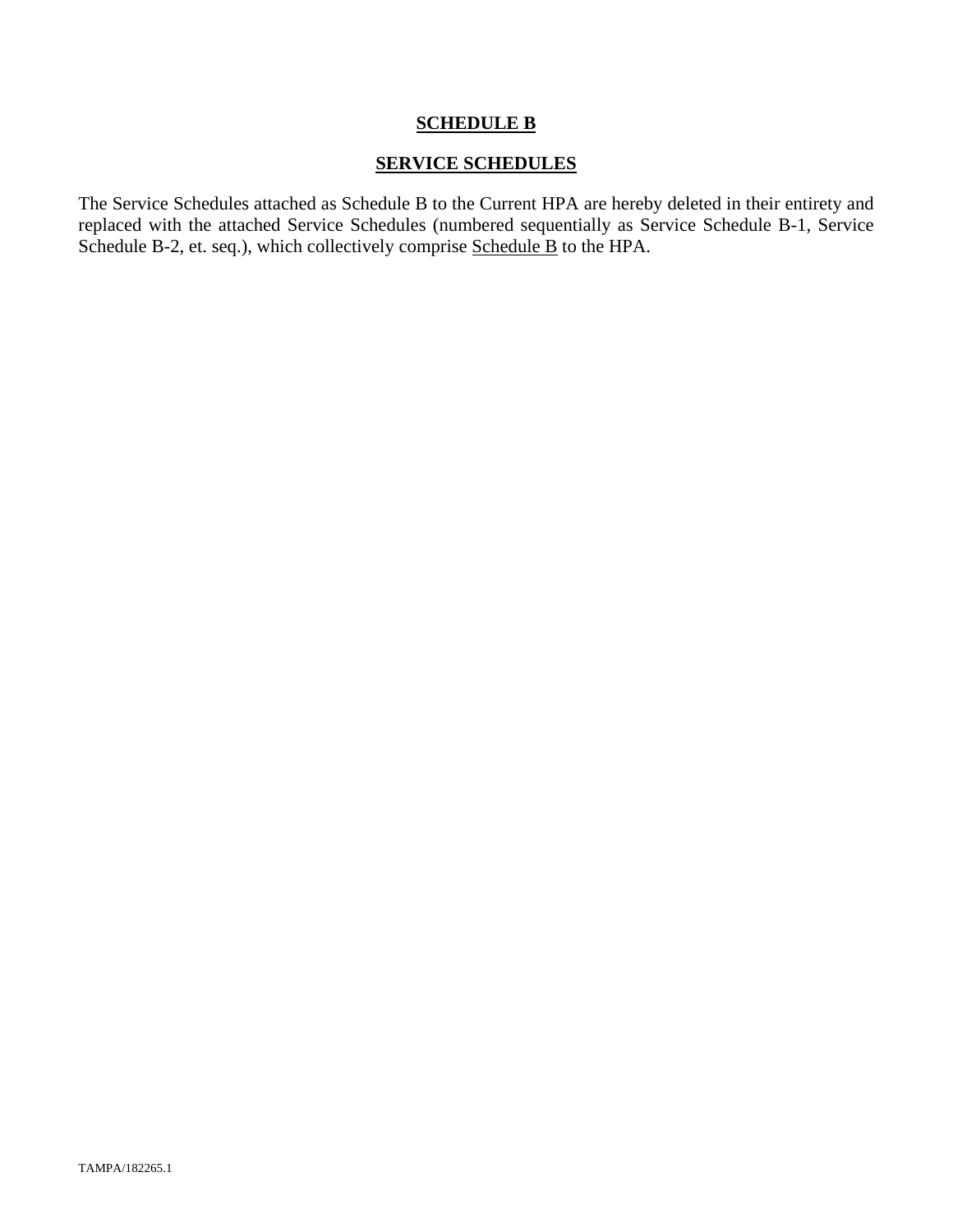## **SERVICE SCHEDULE B-1**

## **Illinois Housing Development Authority**

## **Hardest Hit Fund Homeowner Emergency Loan Program (HHF HELP)**

# **Summary Guidelines**

| <b>Program Overview</b> | Illinois' Homeowner Emergency Loan Program (HELP) will<br>assist homeowners who have experienced an income reduction |
|-------------------------|----------------------------------------------------------------------------------------------------------------------|
|                         | due to unemployment or substantial underemployment in two                                                            |
|                         | ways: Monthly Mortgage Payment Assistance and                                                                        |
|                         | Reinstatement Assistance. Monthly Mortgage Payment                                                                   |
|                         | Assistance will be provided for up to 18 months while                                                                |
|                         | homeowners search for gainful reemployment and/or participate                                                        |
|                         | in job training. Reinstatement Assistance will pay a                                                                 |
|                         | homeowner's delinquent balance and other associated fees and                                                         |
|                         | costs. Borrowers may be eligible for Reinstatement Assistance                                                        |
|                         | combined with Monthly Mortgage Payment Assistance or                                                                 |
|                         | Reinstatement Assistance only according to their debt-to-income                                                      |
|                         | ratios as described in Section 5.                                                                                    |
|                         | For Monthly Mortgage Payment Assistance, IHDA will make                                                              |
|                         | full mortgage payments to the servicer on behalf of the borrower                                                     |
|                         | while the household remains eligible for assistance. While full                                                      |
|                         | mortgage payments are made on their behalf, the borrower must                                                        |
|                         | contribute partial mortgage payments to IHDA on a monthly                                                            |
|                         | basis totaling 31% of current household income. Household                                                            |
|                         | income will be the average of all household wages,                                                                   |
|                         | compensation, and/or public benefits over the previous two                                                           |
|                         | months. Timely partial payments to IHDA are required for                                                             |
|                         | continued program assistance.                                                                                        |
|                         | After 18 months of full mortgage payments, borrowers will                                                            |
|                         | resume making their mortgage payments independently. If                                                              |
|                         | borrowers regain employment and earn sufficient income to                                                            |
|                         | adequately afford their mortgage during the 18 months,                                                               |
|                         | borrowers will be transitioned from the program over a 2 to 3                                                        |
|                         | month period depending on the notification requirement to the                                                        |
|                         | servicer. If the household maximum assistance level available is                                                     |
|                         | reached, IHDA will end assistance.                                                                                   |
|                         | Borrowers will be referred to the program through the HHF                                                            |
|                         | HELP website and/or call center, a housing counselor, or other                                                       |
|                         | entities. All client intakes of borrowers will be performed by                                                       |
|                         | IHDA approved intake agencies or IHDA staff. Intake agencies                                                         |
|                         | will provide a full application package to IHDA for final                                                            |
|                         | approval.                                                                                                            |
| <b>Program Goal</b>     | The goal of the Program is to assist homeowners who have                                                             |
|                         | experienced an income reduction due to unemployment or                                                               |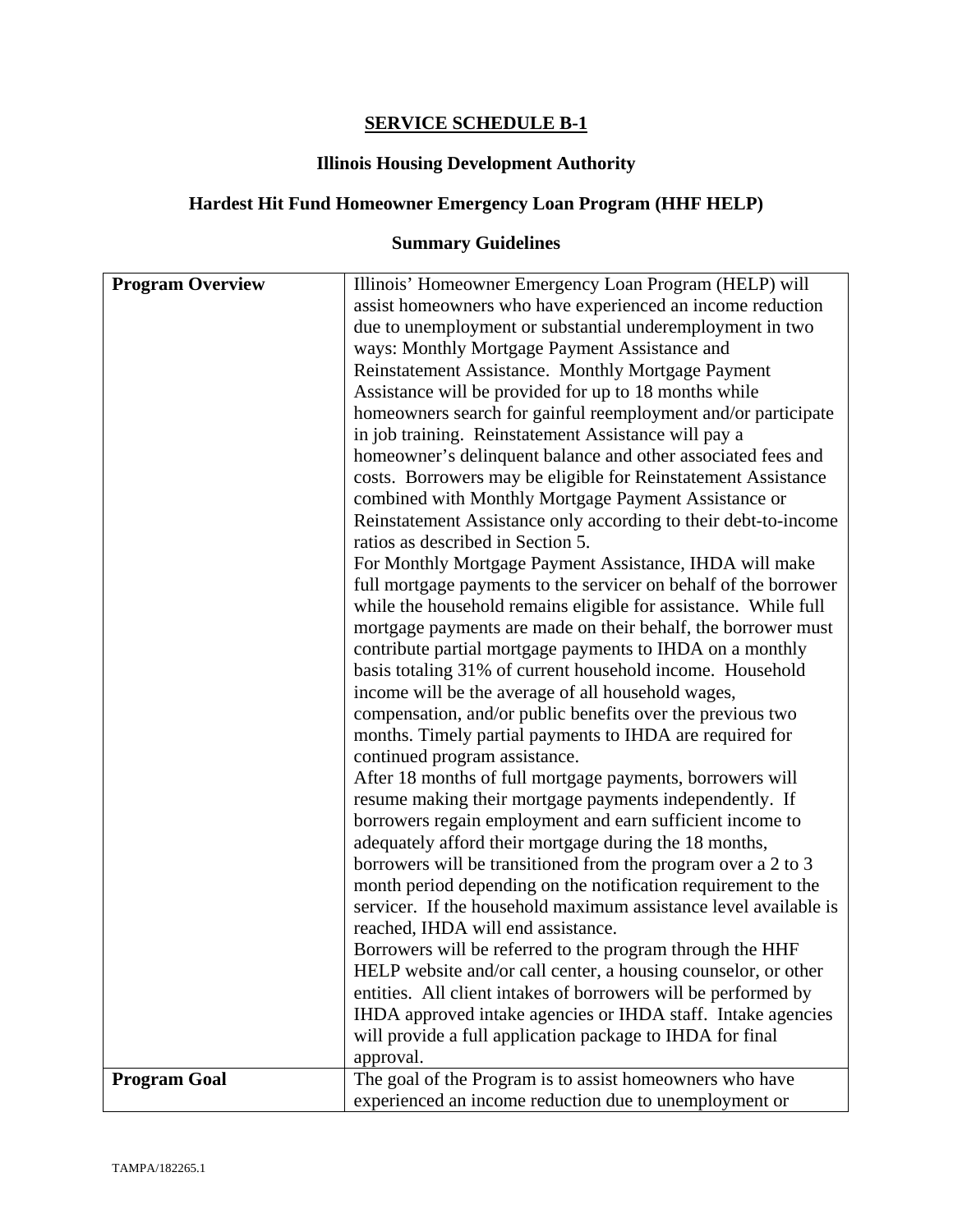| <b>Target Population / Areas</b>                                                      | substantial underemployment with Monthly Mortgage Payment<br>Assistance and Reinstatement Assistance that will allow them to<br>pursue sustainable income and homeownership without the<br>immediate threat of default or foreclosure.<br>The Program aims to serve all areas of the State and all<br>employment sectors as the foreclosure crisis and unemployment<br>crisis in Illinois is diverse. Funds will only be available to<br>households at or below the moderate income level for the State<br>(120% of area median, as defined by HUD).<br>The maximum levels of assistance will be higher in the hardest<br>hit Illinois counties. A "hardest hit county" exceeds the state<br>average in any of the following areas: foreclosure rate, 90-day<br>default rate, unemployment rate, or home price reduction. The<br>maximum assistance level per household in a "hardest hit<br>county" is \$25,000.                                                                                                                                                                                                                                                                                                                                                   |
|---------------------------------------------------------------------------------------|---------------------------------------------------------------------------------------------------------------------------------------------------------------------------------------------------------------------------------------------------------------------------------------------------------------------------------------------------------------------------------------------------------------------------------------------------------------------------------------------------------------------------------------------------------------------------------------------------------------------------------------------------------------------------------------------------------------------------------------------------------------------------------------------------------------------------------------------------------------------------------------------------------------------------------------------------------------------------------------------------------------------------------------------------------------------------------------------------------------------------------------------------------------------------------------------------------------------------------------------------------------------|
| <b>Program Allocation</b><br>(Excluding<br><b>Administrative</b><br><b>Expenses</b> ) | \$381,396,200.00                                                                                                                                                                                                                                                                                                                                                                                                                                                                                                                                                                                                                                                                                                                                                                                                                                                                                                                                                                                                                                                                                                                                                                                                                                                    |
| <b>Borrower Eligibility</b><br><b>Criteria</b>                                        | Homeowners must meet the following Program criteria:<br>Present income at or below 120% of area median;<br>Experienced a 25% reduction in income due to<br>$\bullet$<br>unemployment or underemployment event;<br>Certification that the loss of income was involuntary<br>(hardship affidavit required);<br>Present home mortgage payments (including escrow<br>amounts, if any) above 31% of monthly income;<br>Fee simple title ownership on a property not exceeding<br>four units;<br>Maximum of 3 months housing payments in available<br>liquid assets (excluding retirement);<br>Reinstatement assistance will be available for borrowers<br>whose mortgage payment (including escrow amounts if<br>any) is above 31%;<br>Only a reinstatement payment is available to households<br>with a sustainable mortgage payment (between 31% and<br>38% of gross monthly income);<br>Reinstatement Assistance<br>and<br>Monthly<br>Mortgage<br>Payment Assistance will be available for borrowers with<br>a mortgage payment above 38% of gross monthly<br>income<br>For those receiving Monthly<br>Mortgage<br>payment<br>Assistance, remaining funds must be sufficient to make<br>6 months of monthly mortgage payments following the<br>reinstatement payment; |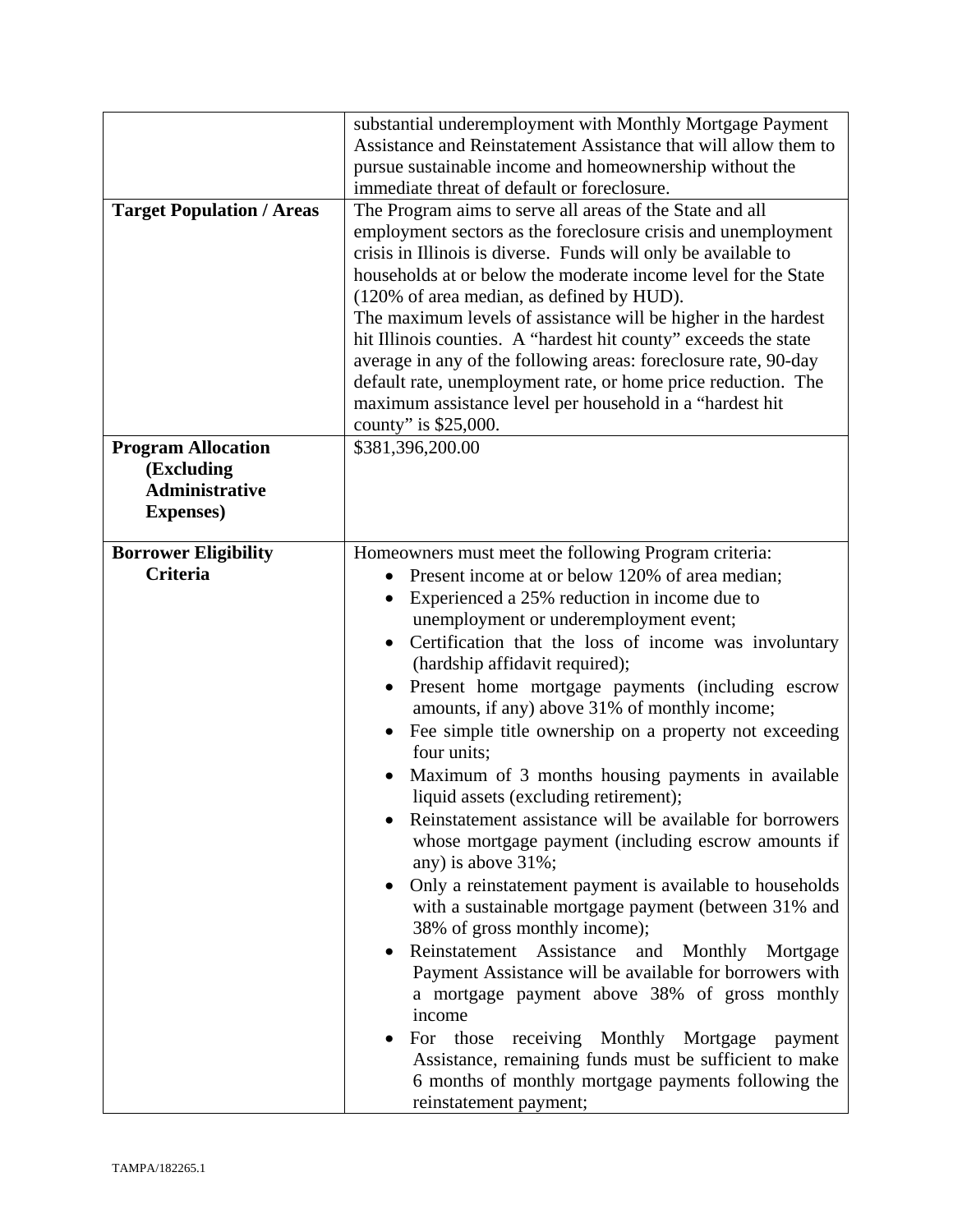| <b>Property / Loan Eligibility</b> | Property criteria includes:                                                                                                |
|------------------------------------|----------------------------------------------------------------------------------------------------------------------------|
| Criteria                           | Properties must be owner-occupied;                                                                                         |
|                                    | Properties can be one, two, three, and four units;<br>$\bullet$                                                            |
|                                    | Properties must be the primary and sole residence of the<br>$\bullet$                                                      |
|                                    | borrowers;                                                                                                                 |
|                                    | Property types can include single-family homes,<br>$\bullet$                                                               |
|                                    | detached or attached houses, town homes, condos,                                                                           |
|                                    | mobile homes on permanent foundations recorded as real                                                                     |
|                                    | property;                                                                                                                  |
|                                    | Loan criteria includes:                                                                                                    |
|                                    | Loan must be secured by a first position lien;                                                                             |
|                                    | Homeowners can have a maximum present mortgage                                                                             |
|                                    | amount of \$500,000;                                                                                                       |
|                                    | Homeowners must carry a fixed rate mortgage or an                                                                          |
|                                    | adjustable rate mortgage;                                                                                                  |
| <b>Program Exclusions</b>          | Homeowners with present mortgage payments (including<br>$\bullet$                                                          |
|                                    | escrow amounts, if any) payments less than 31% of                                                                          |
|                                    | current household income;                                                                                                  |
|                                    | Homeowners with interest-only or negative amortization<br>$\bullet$                                                        |
|                                    | mortgages;                                                                                                                 |
|                                    | Assistance for subordinate mortgages;<br>$\bullet$<br>Homeowners that own and/or are a party to mortgages                  |
|                                    | $\bullet$<br>on multiple residential properties;                                                                           |
|                                    | Applicants unable to substantiate past and current<br>$\bullet$                                                            |
|                                    | income or failing to provide required program                                                                              |
|                                    | documentation as requested;                                                                                                |
| <b>Structure of Assistance</b>     | Assistance will be in the form of a non-recourse, non-                                                                     |
|                                    | amortizing, zero-percent interest, ten-year forgivable loan. The                                                           |
|                                    | forgivable loan will be recorded as a subordinate lien and will                                                            |
|                                    | only be repaid if net equity proceeds exist in the event of sale or                                                        |
|                                    | refinance. Following the first five years, the forgivable loan will                                                        |
|                                    | be forgiven on a monthly basis for the remaining five-year term.                                                           |
|                                    | Any forgivable loan repayments will be funneled back into the                                                              |
|                                    | program and used to provide additional assistance to eligible                                                              |
|                                    | homeowners until the conclusion of the program on December<br>31, 2017. After December 31, 2017, any remaining or returned |
|                                    | funds will be returned to Treasury.                                                                                        |
| <b>Per Household Assistance</b>    | The maximum amount of assistance per homeowner is \$25,000                                                                 |
|                                    | in Illinois' hardest hit counties as defined in Section 3 above.                                                           |
|                                    | The maximum assistance level in all other counties is \$20,000.                                                            |
| <b>Duration of Assistance</b>      | Homeowners can receive assistance for a maximum of 18                                                                      |
|                                    | months. Upon expending the maximum amount per household,                                                                   |
|                                    | assistance will terminate. If borrowers regain employment and                                                              |
|                                    | earn sufficient income to adequately afford their mortgage                                                                 |